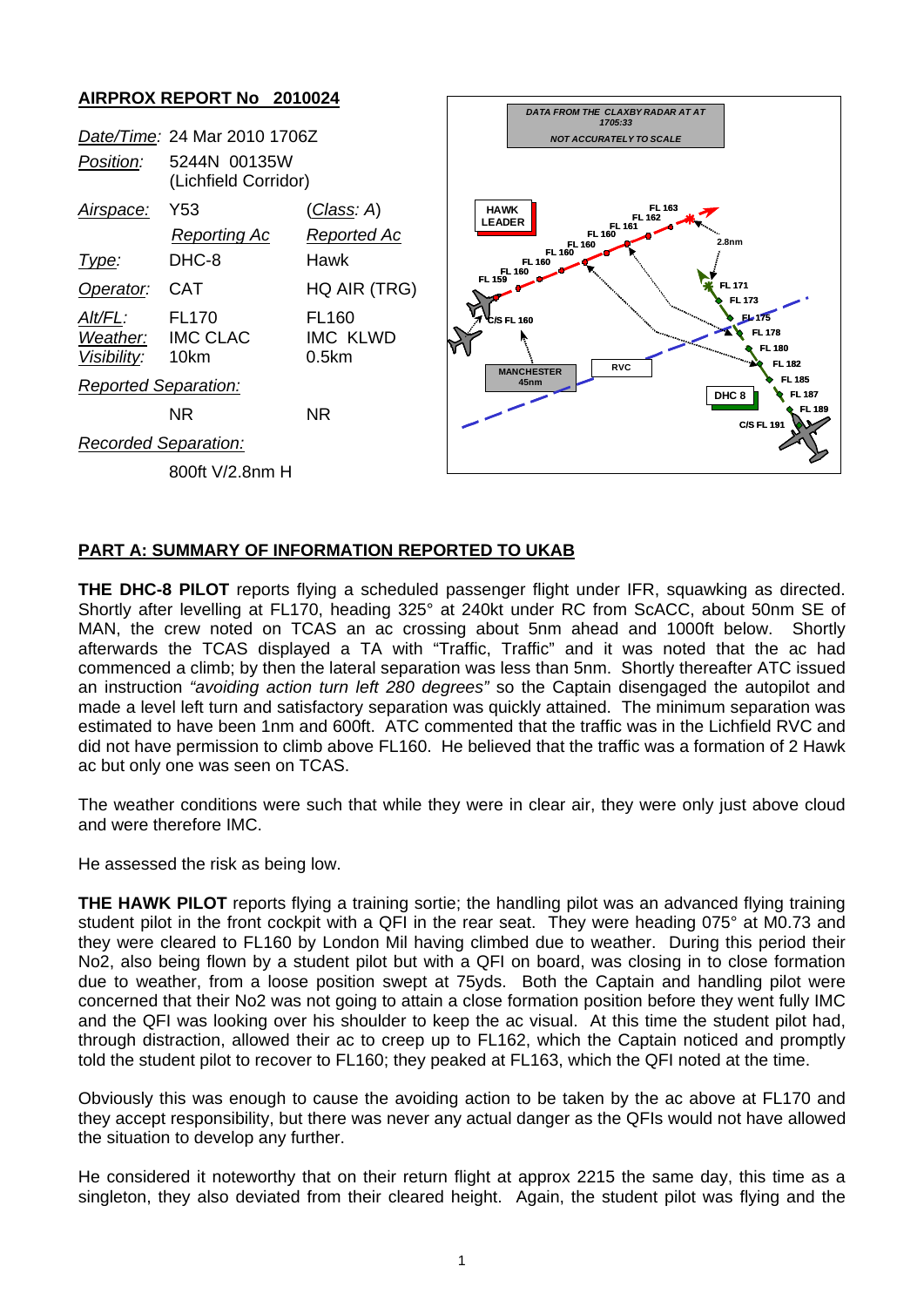instructor prompted him to 'check height' as they climbed through FL161; he recovered and having topped at FL162. The controller informed him that they had indicated FL164, some 200ft above their indicated level. Whilst this is not an excuse for their poor height control it indicated that their IFF [Mode C] might have been over reading slightly. Unfortunately the avionics in the Hawk Mk1 are dated and they do not have an autopilot or 'height hold' facility, which means the ac is flown manually at all times.

**Controller Reports.** For brevity the ScACC Controller's report, the NATS Unit investigation and the London (Mil) controller's reports have not been included as the information they contain is included below.

**HQ Air BM Safety Management** reports that a pair of Hawk TMk1 ac were being flown as a formation by Advanced Flying Training student pilots with QFIs in the rear seats. They were transiting the Lichfield Radar Corridor (RVC), from W to E at FL160, within Class A CAS under RC from London Mil. The LIC RVC was booked for transit by the London Mil Cent TAC controller and the Hawks were coordinated through the corridor at FL160. Meanwhile a DHC-8 was routing to Manchester in Class A CAS under RC from ScACC at FL170. The corridor would normally be flown at FL140 Eastbound but, due to a previous ac experiencing icing at that level, a higher level was requested and agreed by ScACC.

The Hawks reported on frequency at 1656 saying, "*Er London C/S with you flight level one four zero"*  and the controller responded, *"C/S London MIL good afternoon identified flight level one four zero traffic service own navigation through the Lichfield corridor*". At 1658 the controller instructed, "*C/S climb flight level one six zero to transit the Lichfield corridor, previous aircraft have been experiencing icing at flight level one four zero".* 

At 1700, prior to the start time of the radar replay, London (Mil) transmitted, *"C/S check your level you are showing one six three"* and leader responded*, "Flight level one six zero C/S apologies*". Just after 1705 Hawk Leader requested a climb FL170. At 1705:12 the Hawks are shown indicating FL161 and on subsequent SSR updates they indicate FL162 and FL163. After the request the controller once again stated, "C/*S Er roger maintain flight one six zero until coordinated and check your level you are showing flight level one six three"* and leader responded "*Descend one six zero C/S"*. At 1706 leader transmitted "C/*S now happy to maintain flight level one six zero"*.

[UKAB Note (1): At 1659:50 the recording of the Clee Hill radar shows the Hawks to be level at FL161. At 1700:50 the Hawk leader ballooned for 1 sweep to FL163 in a left turn onto a heading for the RVC before returning to FL160 and remaining level until 1705:12 when it climbs to FL163 for 2 sweeps before again descending to FL160 as described above.]

The CPA occurred at 1705:37 and the Hawks passed 2.8nm ahead and 800ft below the DHC-8. After the Hawks were clear of the coordinated traffic, with no other traffic to conflict they were given a climb to FL170 as requested and released own navigation direct to RAF Marham.

LATCC (Mil) Cent TAC complied with the procedures for the Lichfield RVC and was proactive in seeking to use FL160 to overcome a reported icing level at FL140. The ac were also correctly placed under RC on entering Class A CAS. The controller monitored the flight and instructed the ac to check altitude prior to the incident. On seeing that the ac had again deviated from the coordinated level, the controller asked the crew to check their level. In a situation where a cleared level has been contravened, standard practice is to give avoiding action descent or climb; however in this situation the first indication of the ac operating outside the recognised Mode C limits (200ft) was coincidental to the CPA.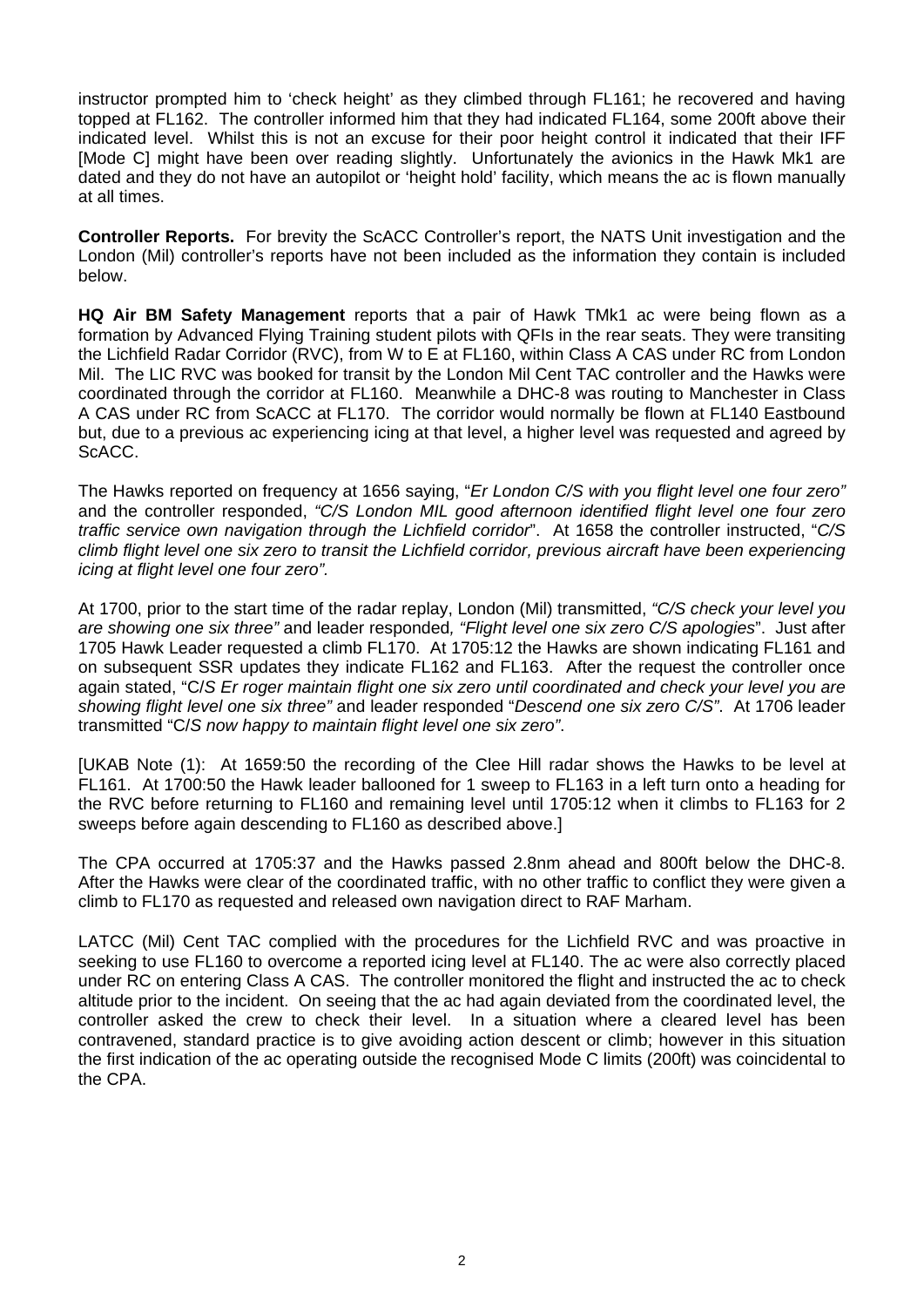**ATSI** reports that the pilot of a DHC-8 reported an Airprox while at FL170 in Class A CAS, 19nm SE of TNT.

The DHC-8 was inbound TNT descending to FL200 when it called the ScACC STAFA Sector at 1702:20 while 41nm SE of TNT and the controller instructed the aircraft to route TNT–DAYNE. At this time a formation of 2 Hawks was transiting the Lichfield RVC, coordinated at FL160, and was 11nm SW of LIC. The transit had previously been co-ordinated by London (Mil) with the STAFA sector at 1656.

A review of the recording of the Clee Hill radar showed that the formation, while transiting the RVC prior to the incident, had been displaying Mode C level information of between FL160 and FL163, but mainly alternating between FL160 and FL161.

At 1703:20, as the DHC-8 was passing FL210 in the descent, the ScACC controller instructed the DHC-8 to "*descend flight level one seven zero"* and the clearance was read-back correctly and the Mode S Selected Flight Level was seen to change accordingly. The Hawk formation was then 4.5nm SE of LIC and in the DHC-8's 10 o'clock position at a range of 26nm. At 1704:44 the DHC-8 and Hawks were 10nm apart, still in the DHC-8's 10 o'clock. The DHC-8 was passing FL184 and its rate of descent was between 2 and 3000 fpm and the Hawks were reporting FL160.

As the Hawk formation came into the DHC-8's 12 o'clock at 1705:16, range 4.7nm, the level of the formation increased to FL161; the DHC-8 was then passing FL175. On the next radar update at 1705:25, the formation had climbed to FL163 and the DHC-8 was passing FL172 (900ft vertical separation) thus the required separation of 5nm/1000ft had been eroded. The formation passed through the DHC-8's 12 o'clock at a range of 3.7nm indicating FL163 and at this time the STAFA controller issued the DHC-8 with an avoiding action turn to the left and passed TI. The DHC-8 pilot reported seeing the formation on TCAS - but did not report an RA - and stopped his decent at FL171 (800ft vertical separation); the ac were 2.9nm apart. Minimum distance between the ac was recorded as 2.8nm/800ft at 1705:40 and at 1705:56 the required separation was restored when the Hawk formation descended back to their cleared level of FL160. The avoiding action turn of the DHC-8 and faster speed of the formation also rapidly increased the lateral distance between the ac.

Following the encounter the DHC-8 was instructed to resume its own navigation to DAYNE.

There are considered to be no implications for civil ATC as a consequence of this incident.

**HQ AIR (TRG)** comments that this Airprox was the result of distraction by the Hawk Lead crew who were concerned that their No2 was not going to attain a close formation position before they went fully IMC. Consequently, as soon as the QFI saw the level deviation, he told his student to 'check height' but not until they had climbed and triggered a TCAS TA in the DHC-8. From the position and levels of the aircraft involved there was no risk of an actual collision. The avoiding-action turn issued by the STAFA controller very quickly regained separation between the DHC-8 and Hawk formation.

## **PART B: SUMMARY OF THE BOARD'S DISCUSSIONS**

Information available included reports from the pilots of both ac, transcripts of the relevant RT frequencies, radar recordings, reports from the air traffic controllers involved and reports from the appropriate ATC and operating authorities.

The Board observed that, although there were a number of factors underlying this incident, it was essentially an altitude deviation by the Hawk formation leader, unnoticed by the No2. Members noted that the deviation had taken place just after the formation had passed through the descending DHC-8's 12 o'clock, over 3nm away. Nevertheless, there was a breach of the stipulated separation but this did not cause a TCAS RA in the DHC-8. Furthermore, the alt deviation was noted almost instantaneously by both the ScACC and London (Mil) Controllers and both reacted quickly and, in the